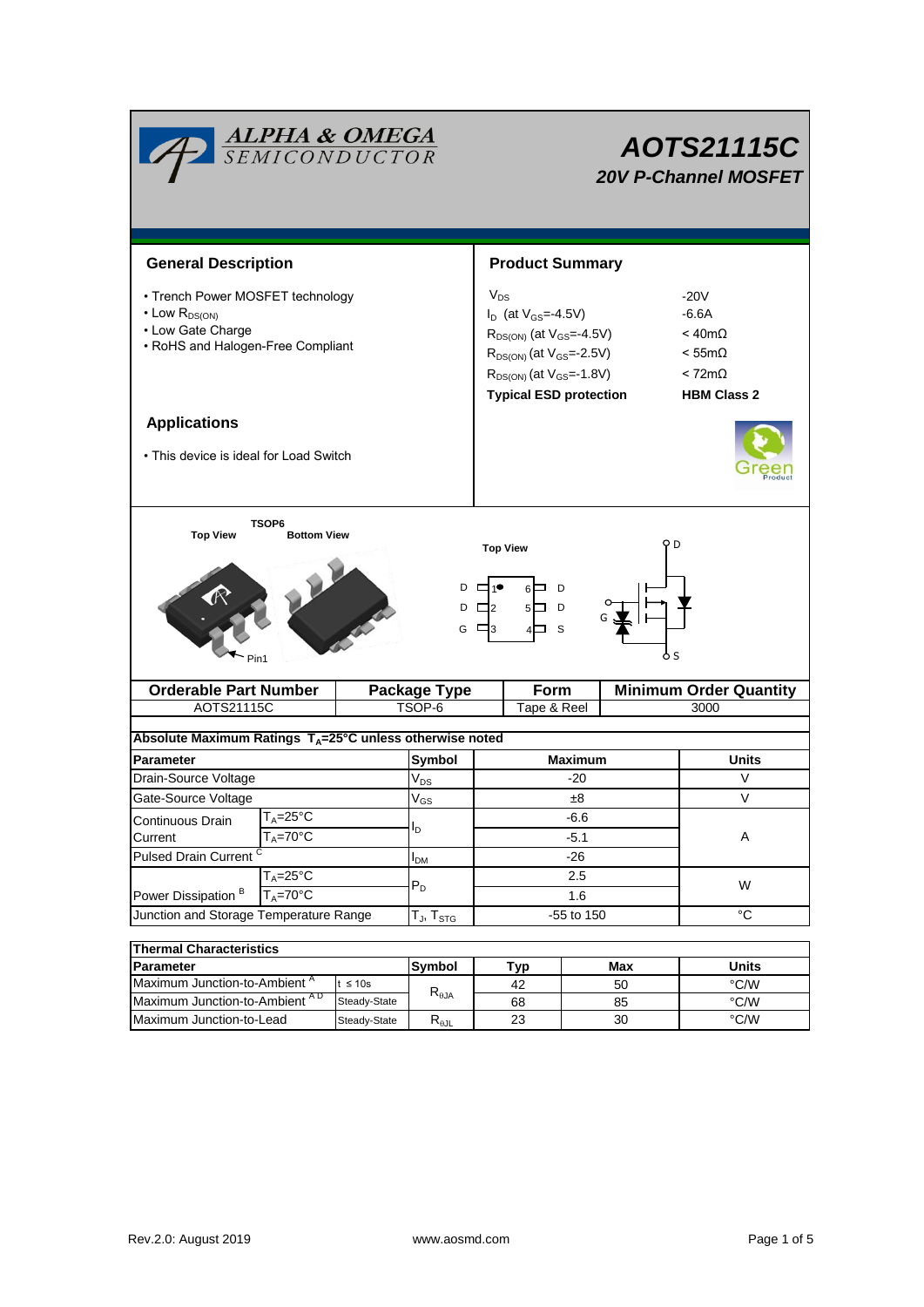

#### **Electrical Characteristics (TJ=25°C unless otherwise noted)**

| <b>Symbol</b>               | Parameter                             | <b>Conditions</b>                                                                    | Min                          | <b>Typ</b> | <b>Max</b>   | <b>Units</b> |           |  |  |
|-----------------------------|---------------------------------------|--------------------------------------------------------------------------------------|------------------------------|------------|--------------|--------------|-----------|--|--|
| <b>STATIC PARAMETERS</b>    |                                       |                                                                                      |                              |            |              |              |           |  |  |
| $BV_{DSS}$                  | Drain-Source Breakdown Voltage        | $I_D = -250 \mu A$ , $V_{GS} = 0V$                                                   |                              | $-20$      |              |              | V         |  |  |
| $I_{DSS}$                   | Zero Gate Voltage Drain Current       | $V_{DS}$ =-20V, $V_{GS}$ =0V                                                         |                              |            |              | $-1$         | μA        |  |  |
|                             |                                       |                                                                                      | $T_{\text{J}} = 55^{\circ}C$ |            |              | $-5$         |           |  |  |
| $\mathsf{I}_{\mathsf{GSS}}$ | Gate-Body leakage current             | $V_{DS} = 0V$ , $V_{GS} = \pm 8V$                                                    |                              |            |              | ±10          | μA        |  |  |
| $V_{GS(th)}$                | Gate Threshold Voltage                | V <sub>DS</sub> =V <sub>GS.</sub> I <sub>D</sub> =-250µA                             |                              | $-0.15$    | $-0.55$      | $-0.95$      | V         |  |  |
| $R_{DS(ON)}$                | Static Drain-Source On-Resistance     | $V_{GS} = -4.5V$ , $I_{D} = -6.6A$                                                   |                              |            | 33           | 40           | $m\Omega$ |  |  |
|                             |                                       |                                                                                      | $T_J = 125$ °C               |            | 43           | 52           |           |  |  |
|                             |                                       | $V_{GS}$ =-2.5V, $I_{D}$ =-5.6A                                                      |                              | 42         | 55           | $m\Omega$    |           |  |  |
|                             |                                       | $V_{GS}$ =-1.8V, $I_{D}$ =-4.9A                                                      |                              | 54         | 72           | $m\Omega$    |           |  |  |
| $g_{FS}$                    | Forward Transconductance              | $V_{DS} = -5V$ , $I_D = -6.6A$                                                       |                              | 20         |              | S            |           |  |  |
| $V_{SD}$                    | Diode Forward Voltage                 | $IS=-1A, VGS=0V$                                                                     |                              | $-0.7$     | $-1$         | V            |           |  |  |
| ls                          | Maximum Body-Diode Continuous Current |                                                                                      |                              |            | $-3$         | Α            |           |  |  |
|                             | <b>DYNAMIC PARAMETERS</b>             |                                                                                      |                              |            |              |              |           |  |  |
| $C_{\text{iss}}$            | Input Capacitance                     |                                                                                      |                              |            | 930          |              | рF        |  |  |
| $C_{\rm oss}$               | Output Capacitance                    | $V_{GS}$ =0V, $V_{DS}$ =-10V, f=1MHz                                                 |                              |            | 90           |              | рF        |  |  |
| $C_{\rm rss}$               | Reverse Transfer Capacitance          |                                                                                      |                              | 80         |              | рF           |           |  |  |
| $R_{g}$                     | Gate resistance                       | $f = 1$ MHz                                                                          |                              |            | 15           | 30           | Ω         |  |  |
|                             | <b>SWITCHING PARAMETERS</b>           |                                                                                      |                              |            |              |              |           |  |  |
| $Q_g(4.5V)$                 | <b>Total Gate Charge</b>              | $V_{GS} = -4.5V$ , $V_{DS} = -10V$ ,<br>$I_n = -6.6A$                                |                              |            | 8.5          | 17           | nC        |  |  |
| $Q_{gs}$                    | Gate Source Charge                    |                                                                                      |                              |            | $\mathbf{1}$ |              | nC        |  |  |
| $Q_{gd}$                    | Gate Drain Charge                     |                                                                                      |                              |            | 2.5          |              | nC        |  |  |
| $t_{D(on)}$                 | Turn-On DelayTime                     |                                                                                      |                              |            | 12           |              | ns        |  |  |
| t,                          | Turn-On Rise Time                     | $V_{GS} = -4.5V$ , $V_{DS} = -10V$ ,<br>$R_L$ =1.52 $\Omega$ , $R_{GEN}$ =3 $\Omega$ |                              |            | 11           |              | ns        |  |  |
| $t_{D(off)}$                | Turn-Off DelayTime                    |                                                                                      |                              |            | 82           |              | ns        |  |  |
| $t_f$                       | <b>Turn-Off Fall Time</b>             |                                                                                      |                              |            | 35           |              | ns        |  |  |
| $\mathfrak{t}_{\text{rr}}$  | Body Diode Reverse Recovery Time      | $I_F = -6.6A$ , di/dt=500A/ $\mu$ s                                                  |                              |            | 25           |              | ns        |  |  |
| $Q_{rr}$                    | Body Diode Reverse Recovery Charge    | $I_F = -6.6A$ , di/dt=500A/us                                                        |                              |            | 37           |              | nC        |  |  |

A. The value of  $R_{\theta JA}$  is measured with the device mounted on 1in<sup>2</sup> FR-4 board with 2oz. Copper, in a still air environment with T<sub>A</sub> =25° C. The value in any given application depends on the user's specific board design.

B. The power dissipation  ${\sf P}_{\sf D}$  is based on  ${\sf T}_{\sf J(MAX)}$ =150 $^\circ\,$  C, using  $\leqslant$  10s junction-to-ambient thermal resistance.

C. Repetitive rating, pulse width limited by junction temperature T $_{\rm J(MAX)}$ =150°C. Ratings are based on low frequency and duty cycles to keep

initialT $j=25^\circ$  C.

D. The R<sub>eJA</sub> is the sum of the thermal impedance from junction to lead R<sub>eJL</sub> and lead to ambient.<br>E. The static characteristics in Figures 1 to 6 are obtained using <300µs pulses, duty cycle 0.5% max.<br>F. These curves are

APPLICATIONS OR USE AS CRITICAL COMPONENTS IN LIFE SUPPORT DEVICES OR SYSTEMS ARE NOT AUTHORIZED. AOS DOES NOT ASSUME ANY LIABILITY ARISING OUT OF SUCH APPLICATIONS OR USES OF ITS PRODUCTS. AOS RESERVES THE RIGHT TO IMPROVE PRODUCT DESIGN,FUNCTIONS AND RELIABILITY WITHOUT NOTICE.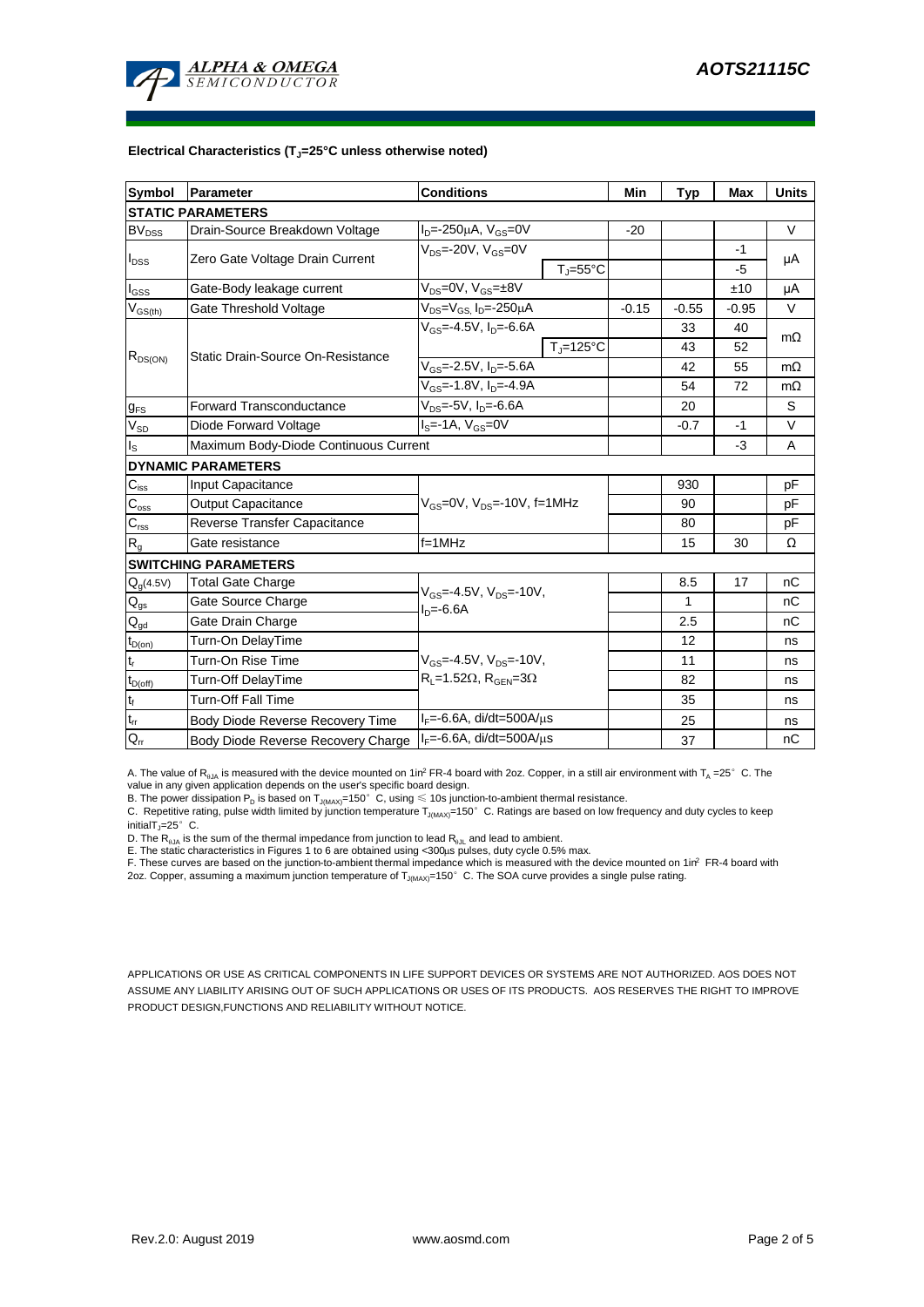

## **TYPICAL ELECTRICAL AND THERMAL CHARACTERISTICS**

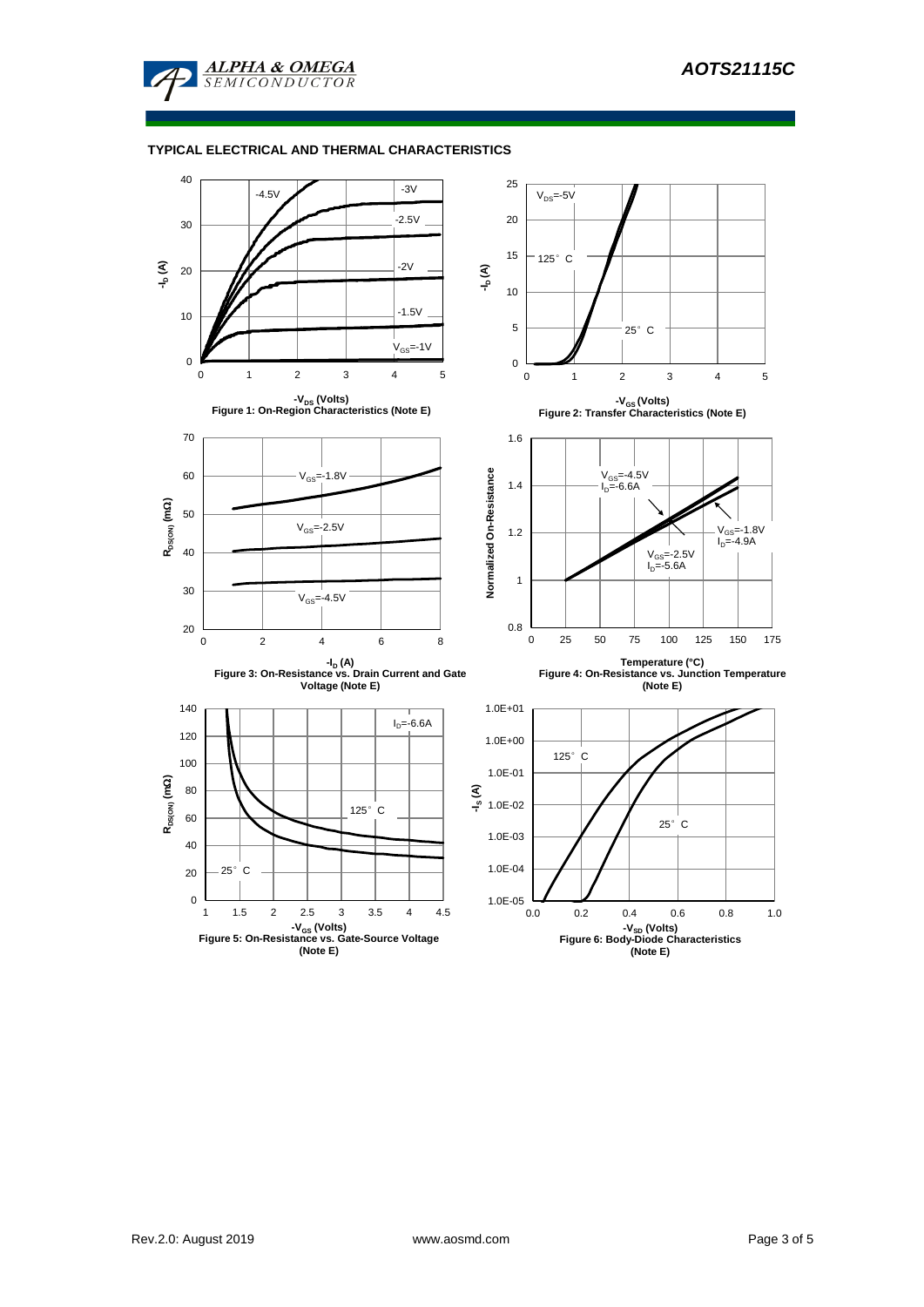

### **TYPICAL ELECTRICAL AND THERMAL CHARACTERISTICS**